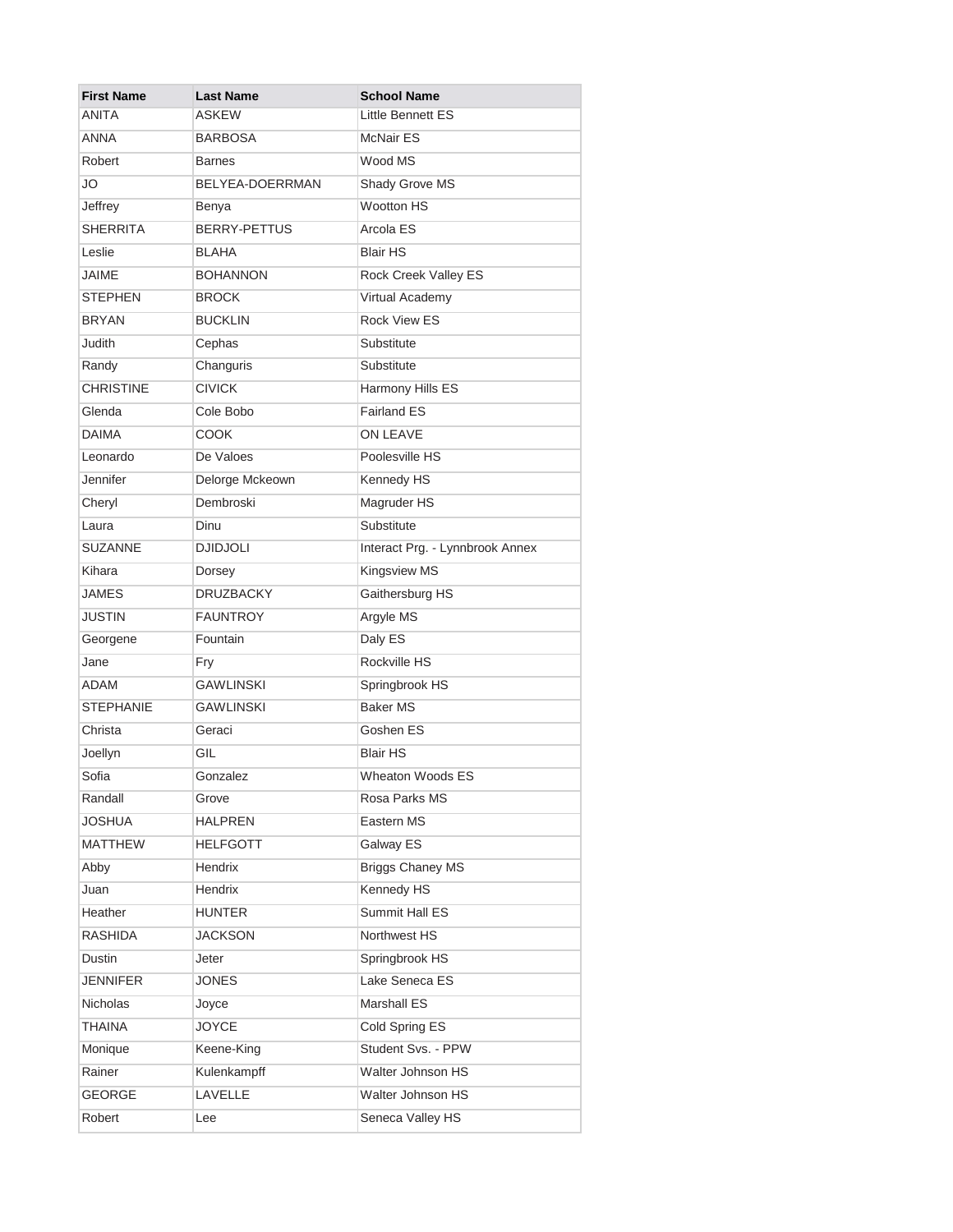| <b>CHRISTOPHER</b> | LEE               | Clarksburg HS                             |
|--------------------|-------------------|-------------------------------------------|
| Candice            | LIETZKE           | Kensington-Parkwood ES                    |
| Cindy              | Lotto             | Gaithersburg HS                           |
| Anika              | Lovelace          | Northwest HS                              |
| Jennifer           | <b>MARTIN</b>     | ON LEAVE                                  |
| Denika             | Mason             | Strathmore ES                             |
| Karen              | Mckiernan         | Arcola ES                                 |
| Deborah            | Menke             | <b>RETIRED</b>                            |
| LEAH               | <b>MICHAELS</b>   | Einstein HS                               |
| Glenn              | Miller            | Sherwood HS                               |
| <b>LATECHIA</b>    | <b>MITCHELL</b>   | <b>Stedwick ES</b>                        |
| Kimberly           | <b>MOORE</b>      | Clarksburg HS                             |
| Anginise           | <b>MOORE</b>      | Gaithersburg MS                           |
| Nicole             | Murray-Lewis      | Gaithersburg HS                           |
| <b>KENNETH</b>     | <b>NWOCHA</b>     | Springbrook HS                            |
| <b>BABASOLA</b>    | <b>OGUNSANYA</b>  | Sherwood HS                               |
| <b>MIYA</b>        | PAGE              | Farquhar MS                               |
| <b>ARIZELLE</b>    | <b>PARKER</b>     | <b>Blair HS</b>                           |
| <b>SARAH</b>       | <b>PARLOPIANO</b> | Key MS                                    |
| <b>Betsy</b>       | <b>PERRY</b>      | Harmony Hills ES                          |
| Jim                | <b>Politis</b>    | Substitute                                |
| <b>MELISSA</b>     | PORTER PARKS      | Gaithersburg HS                           |
| <b>KYLE</b>        | <b>POTTER</b>     | Student Svs. - Psychologists              |
| Douglas            | Prouty            | <b>Whitman HS</b>                         |
| <b>SEAN</b>        | RANDALL-JONES     | Argyle MS                                 |
| <b>Brandy</b>      | Reazer            | Northwood HS                              |
| Denise             | Renfrew           | <b>Burtonsville ES</b>                    |
| Dionna             | <b>Ricks</b>      | Jackson Road ES                           |
| Timothy            | Rodman            | Walter Johnson HS                         |
| Katherine          | Ross-Keller       | Infant/Toddlers - Upcounty - (Neelsville) |
| Kimberley          | <b>ROW</b>        | <b>Strathmore ES</b>                      |
| <b>JOSHUA</b>      | <b>RUBIN</b>      | Loiederman MS                             |
| Jolie              | <b>SETON</b>      | Westland MS                               |
| Thomas             | Siegrist          | Wheaton HS                                |
| Eugene             | Stanton           | Poolesville HS                            |
| David              | <b>Stein</b>      | <b>Blair HS</b>                           |
| Jane               | Stern             | Substitute                                |
| RASHEMAH           | <b>STRIDIRON</b>  | ON LEAVE                                  |
| Deborah            | Sullivan          | Seneca Valley HS                          |
| David              | Szybalski         | Key MS                                    |
| ADELINA            | TSCHAKERT         | <b>Fairland ES</b>                        |
| <b>GRETA</b>       | <b>VOUNDY</b>     | ON LEAVE                                  |
| Amy                | Watkins           | North Bethesda MS                         |
| <b>EDWARD</b>      | <b>WHEELER</b>    | Kennedy HS                                |
| CHAD               | <b>WILSON</b>     | <b>Watkins Mill HS</b>                    |
| <b>DANILLYA</b>    | WILSON            | Wheaton Woods ES                          |